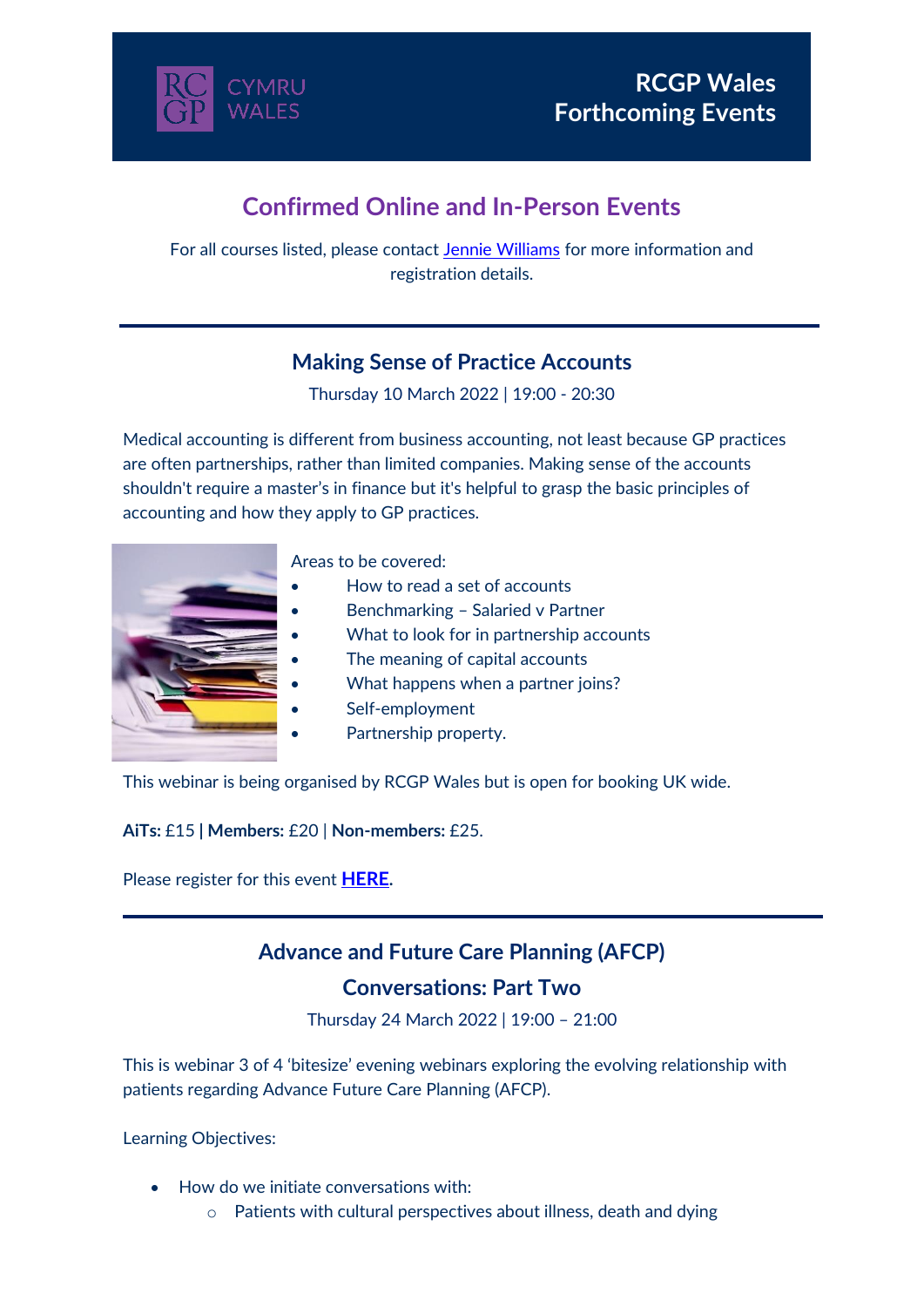- o Patients with learning disabilities
- o Patients and mental capacity issues
- o Patients in care home settings.

There will be an opportunity for Q&A following each session.

This webinar is **FREE** and open to ALL clinical primary care professionals across the UK.

Please register for this event **[HERE](https://rcgpportal.force.com/s/lt-event?id=a1U1i0000091iBLEAY&site=a0d1i00000aKQbhAAG)**.



## **Early diagnosis of Acute Leukaemia, blood tests and diagnostic service pathways**

Tuesday 5 April 2022 | 19:00 – 20:00

This first part in a two-part series will have a practical and Welsh service delivery focus with case studies and provision of top tips and safety netting advice.

The webinar will cover the main forms of Acute Leukaemia, typical presentations, and diagnostic challenges in primary care.

Focus will be on:

- Early diagnosis and early intervention
- Appropriate referral mechanisms for emergency cases
- Support for acute leukaemia patients
- Signposting for survivorship support.



This webinar is **FREE** and open to ALL clinical primary care professionals.

Please register for this event **[HERE](https://rcgpportal.force.com/s/lt-event?id=a1U1i000009j5GLEAY&site=a0d1i00000aKQbhAAG)**.

### **A Landscape of Sustainable Primary Care**

Thursday 28 April 2022 | 19:00 – 21:00

In association with Greener Practice Wales, RCGP Wales are delighted to bring you this webinar looking at the landscape of sustainable Primary Care. We have a wealth of knowledge and expertise being delivered from some wonderful guest presenters and topics covered will include:



- Eco-inhaler launch and guidelines
- **GREENER** Public Health Wales Toolkit launch
- **PRACTICE** Primary Care carbon calculator
	- Case studies, including development in Swansea
	- Green prescribing.

There will also be chance for questions and discussion throughout.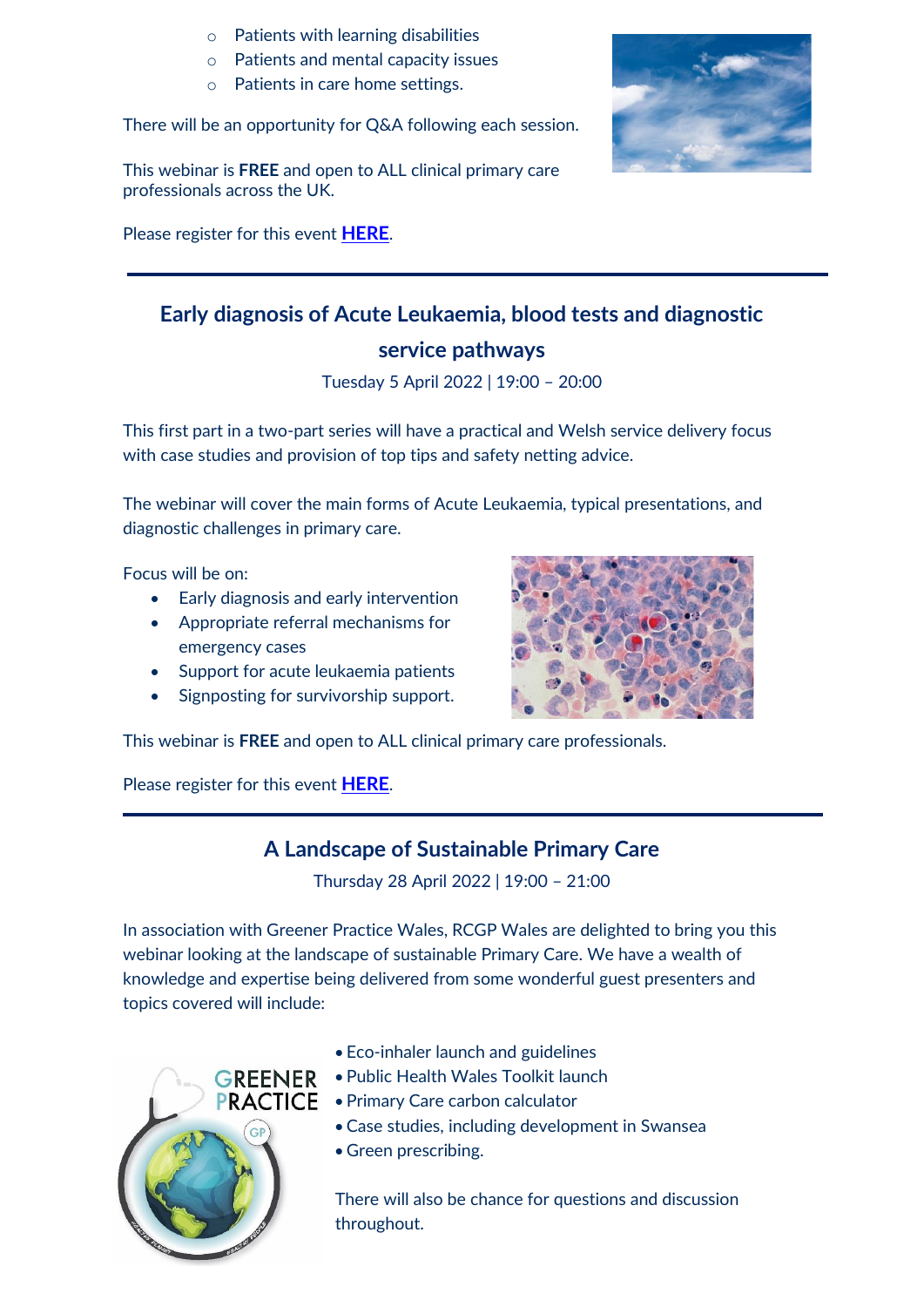This webinar is **FREE** and will have a Welsh theme but colleagues from across the UK are welcome to join.

Please register for this event **[HERE](https://rcgpportal.force.com/s/lt-event?id=a1U1i000009jxWDEAY&site=a0d1i00000aKQbhAAG)**.

## **Early diagnosis, active monitoring and active treatment of Chronic Leukaemia**

Thursday 5 May 2022 | 18:30 – 20:00

This second part in a two-part series will have a practical and Welsh service delivery focus.

In this webinar we will discuss the signs, symptoms characteristics and key clinical features of main Chronic Leukaemia types with an emphasis on the difference between CML and CLL.



Areas to be reviewed:

- Case studies
- Typical diagnosis
- Blood tests and referral
- Treatments and management
- Holistic care and psychological support
- **Signposting**

This webinar is **FREE** and open to ALL clinical primary care professionals.

Please register for this event **[HERE](https://rcgpportal.force.com/s/lt-event?id=a1U1i000009jFHTEA2&site=a0d1i00000aKQbhAAG)**.

### **RCGP Wales Balint Taster Session**

Wednesday 26 May 2022 | 19:00 – 21:00

What is Balint?

A Balint group consists of around ten clinicians who meet regularly with group leaders to share and reflect confidentially on their clinical work. During a Balint group, a participant volunteers to present a case, talking in everyday language about what happened between themselves and the patient. Then the case is taken up by the group for reflection and discussion.



What the evening will include:

- There will be an opportunity, after a short introduction, to experience a Balint group session and express an interest in creating a new online Balint Group
- Thought provoking and relaxed discussion
- A chance to either participate in or observe a live Balint Group discussion.

This webinar is **FREE**.

Please register **[HERE](https://rcgpportal.force.com/s/lt-event?id=a1U1i0000046ur7EAA&site=a0d1i00000aKQbhAAG).**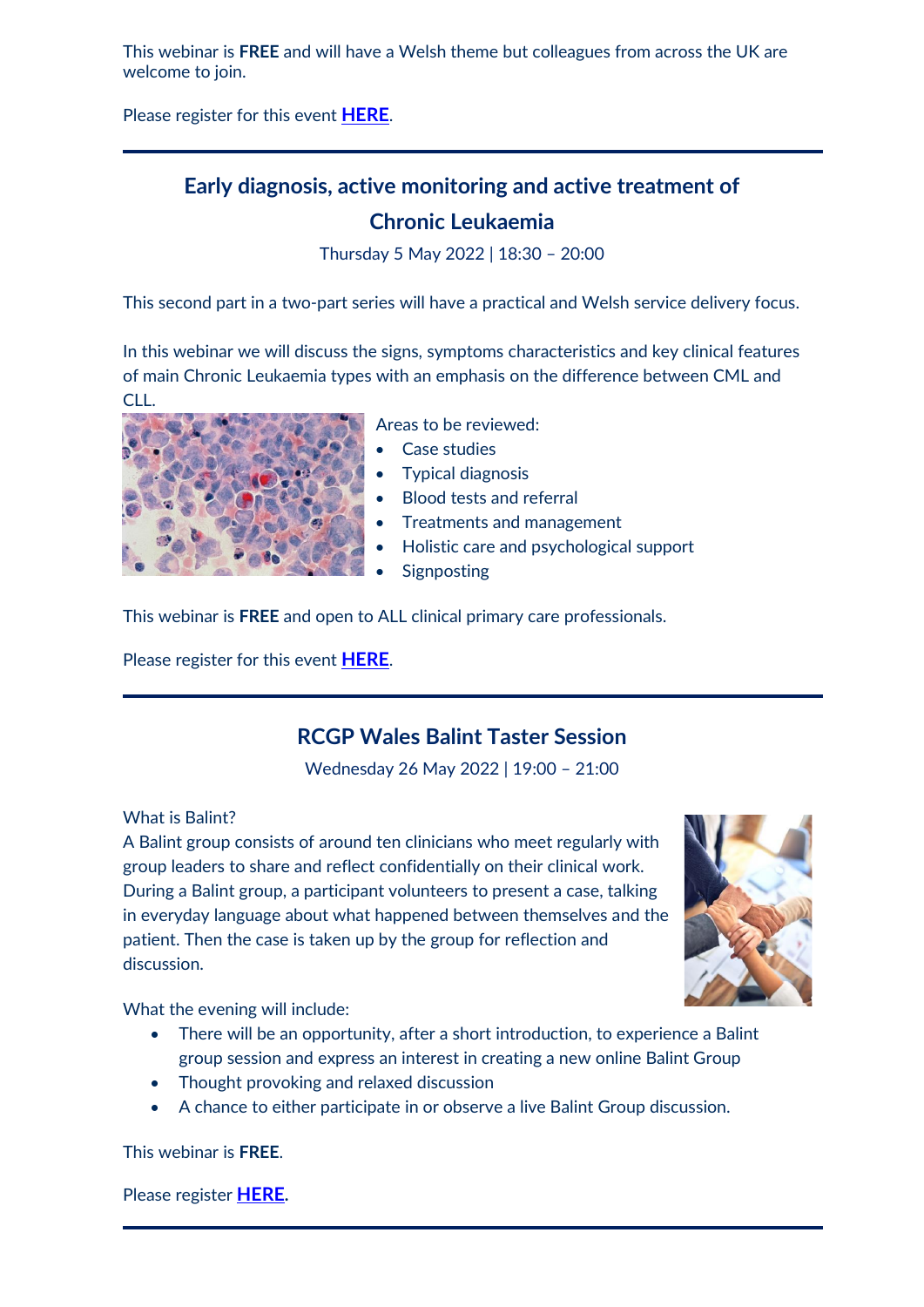# **Advance and Future Care Planning (AFCP) What Next? After AFCP**

Thursday 26 May 2022 | 19:00 – 21:00

This is the final of 4 'bitesize' evening webinars exploring the evolving relationship with patients regarding Advance Future Care Planning (AFCP).

Learning Objectives:

- How do we initiate conversations with:
	- o Patients stories
	- o Dealing with bereavement
	- o Support and signposting
	- o The Balint Society.



This webinar is **FREE** and open to ALL clinical primary care professionals.

Please register **[HERE](https://rcgpportal.force.com/s/lt-event?id=a1U1i000000KUJXEA4&site=a0d1i00000aKQbhAAG).**

### **Health Inclusion Event:**

#### **Caring for 'hard to reach' groups**

Friday 24 June 2022 | 09:00 – 17:15 | Village Hotel, Cardiff

It is well documented that individuals with the poorest health outcomes from hard-toreach groups include people seeking asylum, individuals experiencing homelessness and those affected by sex work. RCGP are hosting a CPD day where you can hear from and discuss with GPs and Consultants working with these groups and those with lived experiences of these situations.

Presentations from:

- Individuals in Health (primary and secondary care), council and 3rd Sector working with individuals seeking asylum, homeless individuals and Sex workers
- Individuals with lived experiences of seeking asylum and homelessness.

Event Aim:

- To increase knowledge across primary care regarding the health and social issues faced by those in 'hard to reach groups' and a chance to hear from those with lived experience
- A chance to discuss current models of health and access to primary care for these groups.



This event is suited to those working in areas of social deprivation to include all GPs, GP trainees, practice nurses and health visitors.

All tickets: £20. Includes refreshments throughout the day and lunch.

There are limited places available so please register **[HERE](https://rcgpportal.force.com/s/lt-event?id=a1U1i000009irNDEAY&site=a0d1i00000aKQbhAAG).**